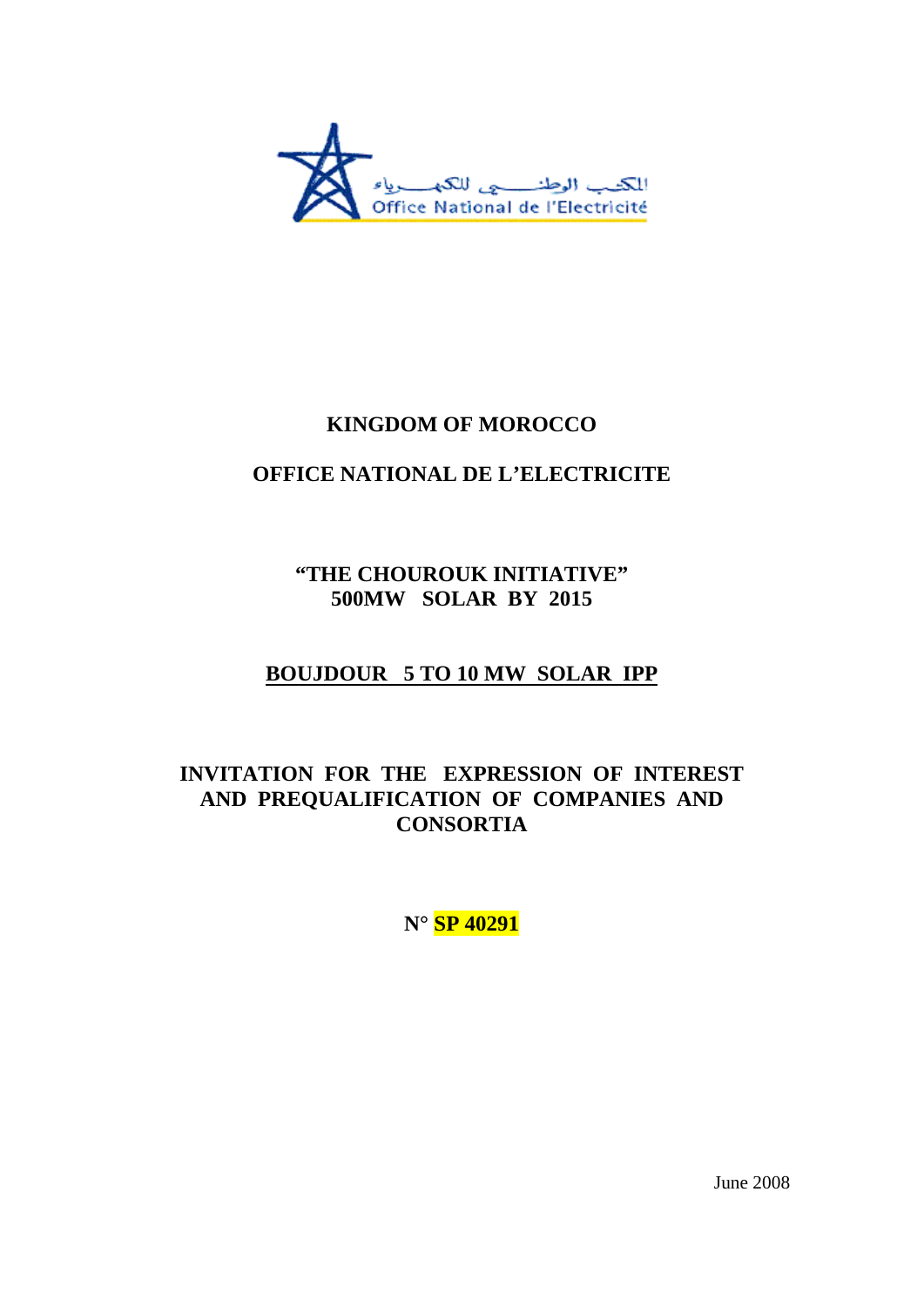## TABLE OF CONTENT

| III. THE CARBON CREDIT AND INOVATIVE SOURCES OF FINANCING4 |
|------------------------------------------------------------|
|                                                            |
|                                                            |
|                                                            |
|                                                            |
|                                                            |
|                                                            |
|                                                            |
|                                                            |
|                                                            |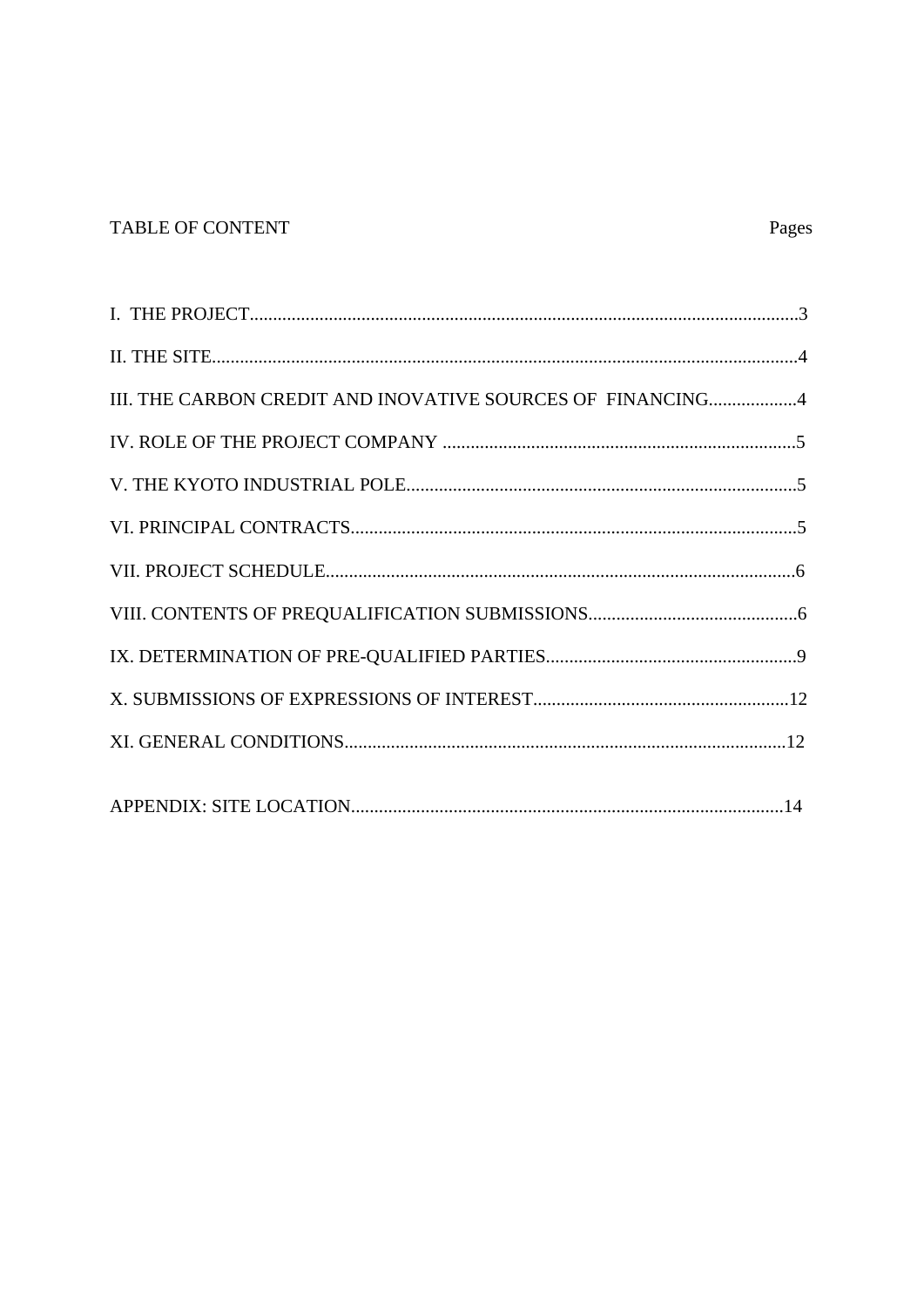## **I. THE PROJECT**

The Office National de l'Electricité (ONE), the Moroccan Power Utility has launched a far-reaching strategy to meet the country's growing demand ( the current forecast put the annual growth of the energy demand between 8 and 9%).

This strategy is fourfold, (i) Seeking the lowest kWh by improving operational excellence and implementing modern risk mitigation tools, (ii) Promoting universal access to electricity by consolidating on the rural electrification program, (iii) Diversifying its sources of supply and (iv) Consolidating the position of Morocco as a regional energy hub.

As part of this strategy, ONE launched the **"CHOUROUK Initiative"**, which aims at developing **500MW Solar Generation by 2015.**

The CHOUROUK Initiative will consolidate ONE's leading role in Africa and the Middle East in the promotion of solar for power generation.

Today, ONE (i) installed 50,000 PV kits in the rural areas totalling the equivalent of 3MW capacity, (ii) operates the first PV micro-power plant of 45kW injecting the energy produced into the grid and (iii) is constructing the world first thermo-solar combined cycle power plan with a 20MW CSP solar component.

The Chourouk Initiative comprises two components, namely:

- 1. "**Chourouk Solar PV**", with the objective of equipping up to 200,000 PV kits with ONE's clients (households and corporate) through a hybrid scheme (grid and PV), with the option to inject excess energy into ONE's grid at an improved tariff structure.
- 2. "**Chourouk Generation**" with the objective of developing 150MW of solar power plants through IPPs. The first three projects will be Ouarzazate 50 to 100 MW, Boujdour 5 to 10 MW and Dakhla 1 to 3 MW.

ONE is hereby issuing this Request for Qualification (RFQ) to pre-qualify companies and consortia for the development, financing, construction and operation of a Solar Power Plant to be located in a dedicated site near BOUJDOUR, (The Project). The expected power capacity of the BOUJDOUR Solar Plant is around five (5) MW, with a possible extension up to ten (10) MW, The generating installed capacity of 5MW ( or 10MW) will be at its rated capacity at the peak while sun radiation is 1000W per square meter, and no alternate energy resource is being utilised.

The Project is scheduled to begin operation in 2010. Subject to the last paragraph of Section VI below, ONE will purchase all of the electric energy produced by the Project.

For avoidance of doubt, any solar power technology is acceptable and may participate in the Tender Process provided the interested companies or consortia demonstrate that such technology complies with all the pre-qualification requirements.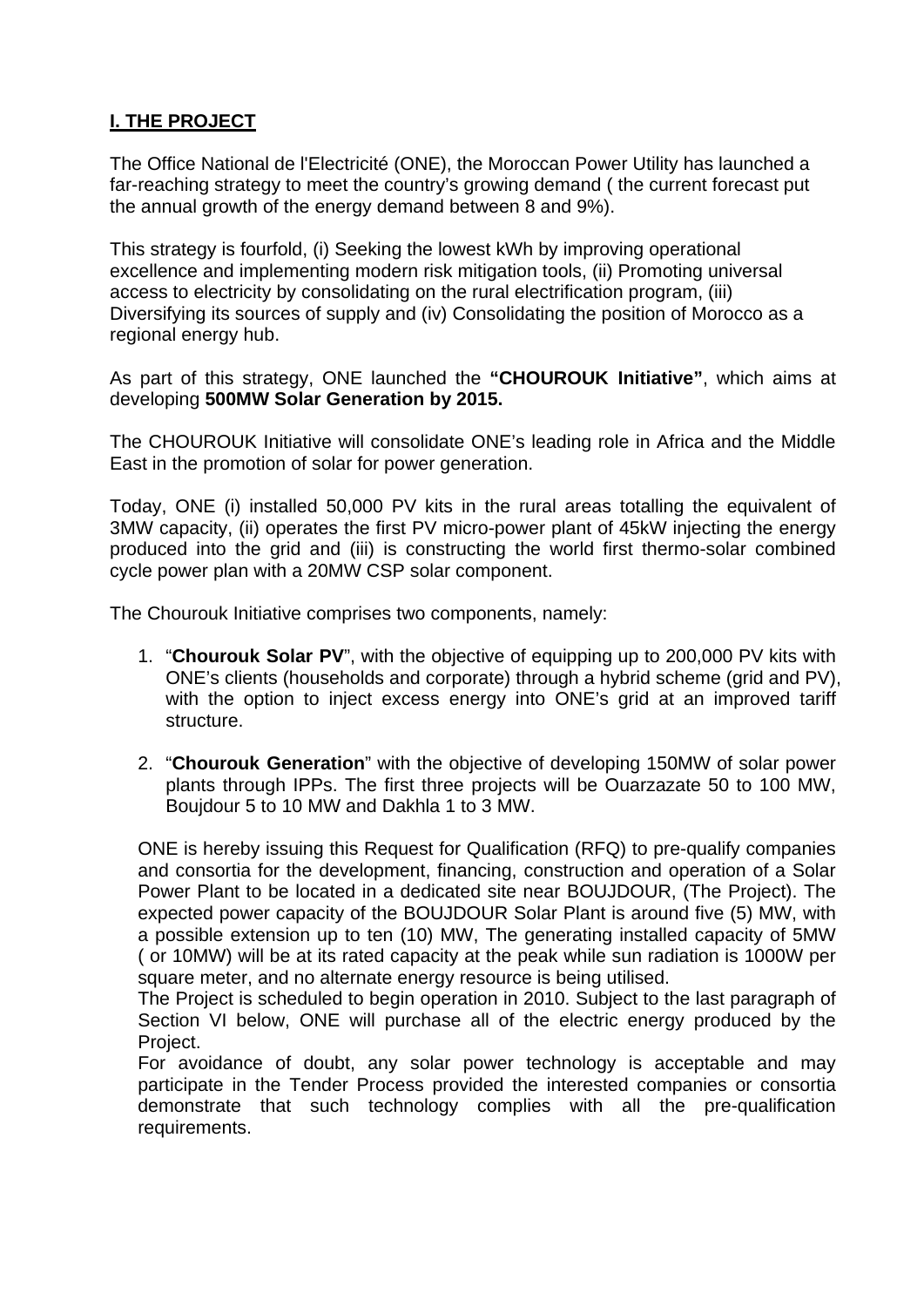The Project will be the seventh independent power project (IPP) and the second Solar IPP to be developed in Morocco. It follows ONE's successful work with international developers and contractors in connection with six earlier independent power projects in Morocco:

(i) the Jorf Lasfar project, a 1320 MW coal-fired power plant,

(ii) the Abdelkhalek Torres,a 50 MW wind farm,

(iii) the Tahaddart project, a 384 MW natural gas-fired combined cycle power plant,

(iv) the Tarfaya Wind project, a 200 to 300 MW wind farm,

(v) the Safi project, a 1320 MW coal-fired power plant currently under development, and

(vi) The Ouarzazate Solar IPP, a 50 MW solar power plant under development.

The Project fits will ONE's strategy through the promotion of:

- (i) Renewables into Morocco's energy mix by targeting the development of 1000 MW wind and 300 MW solar installed capacity by 2012,
- (ii) (ii) Private sector involvement in the power sector through the establishment for long term off take agreements
- (iii) The Emergence of mature Moroccan energy players through numerous actions including EnergiPro program, an initiative launched by ONE to encourage its large customers to develop their own wind farms.

## **II. THE SITE**

The Site is located near BOUJDOUR, the region of BOUJDOUR receives a high level of direct normal radiation, which makes it an ideal location for solar power generation. The power will be delivered through the existing interconnection facilities comprising the 60KV transmission line "LAYOUNE - BOUJDOUR".

The size of the Site will be further detailed in the Tender Documents and will be adjusted in order to facilitate the construction and operation of the Facilities.

Interested companies or consortia are invited to inspect the Site and its surrounding, and to independently obtain all the information which the bidder deems necessary for the preparation and submission of Pre-Qualification Submission.

For general and preliminary map of the area see Appendix 1

The land will be made available to the Project Company by ONE.

### **III. THE CARBON CREDIT AND ACCESS TO INOVATIVE SOURCE OF FINANCING**

The carbon credit associated to the Project will be the property of the Project Company. Clean development mechanism (CDM) process (validation, recording and checking) will remain the responsibility of the Project Company.

The Sponsors and the Project Company will be encouraged to seek innovative financing schemes to improve their competitiveness. Such financing schemes could be secured in return of the monetization of carbon credits derived from the Project and/or through export of energy regional markets.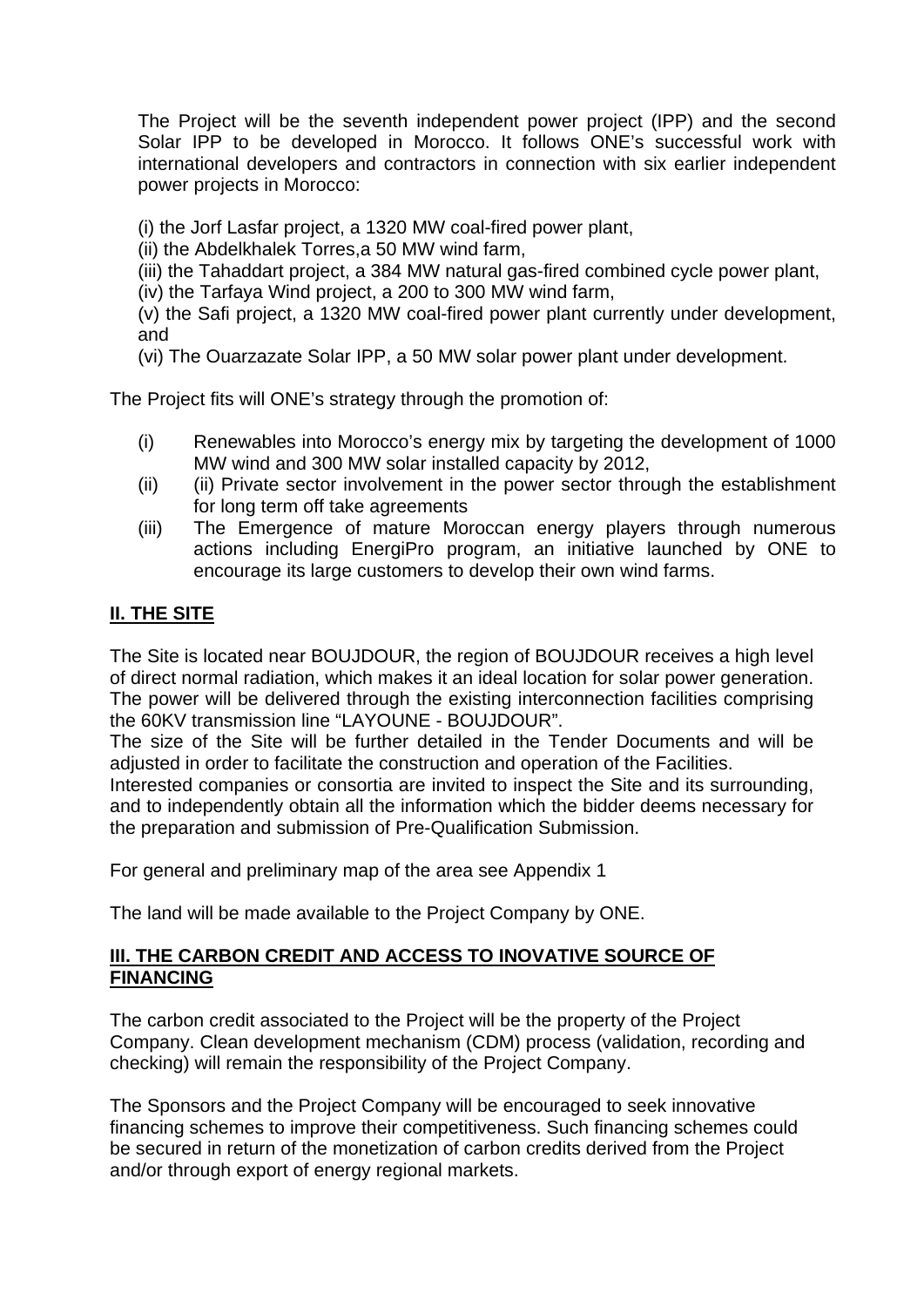In this regard, ONE will endeavour to grant access to its grid and to the interconnections with regional markets to the extend it is reasonably feasible.

## **IV. ROLE OF THE PROJECT COMPANY**

The project company, a Moroccan company to be established by the winning bidder, will be responsible for the development, financing, construction and operation of the Project. The Project will be financed with a minimum equity investment of twenty percent (20%) and the lead sponsor will be required to hold at least thirty-five percent (35%) of the equity in the project company. The ownership of the Project will be structured in a manner that complies with the Moroccan legal framework while enabling a security package adequate for a project financing to be put in place.

Should there could be an interest by the winning bidder and ONE, ONE could envisage an equity contribution in the Project that will be capped to 35%.

During a 20-year period, ONE will purchase electric energy from the project company pursuant to a power purchase agreement to be entered into with the Project Company.

## **V. THE KYOTO INDUSTRIAL POLE**

The winning bidder will undertake to procure at least 35% of its equipment in Morocco. As such, it can develop directly or indirectly manufacturing capacities in Morocco.

In this regard, ONE is jointly developing an Industrial Pole that will be dedicated to Renewable and Energy Efficiency. This Pole, the Kyoto Pole will enjoy and tax-free status and will have access to mature logistic infrastructures.

Industries based in the Kyoto Pole will be able to seize the opportunities the Moroccan Power sector offers.

In addition, these industries will have a strong export orientation as they will be given the opportunity to leverage upon the strong port and airport infrastructure, and the Free-Trade Agreements Moroccan entered into with other countries (eg, USA, EU, African and Middle East countries).

## **VI. PRINCIPAL CONTRACTS**

The rights and obligations of ONE, the Project Company and the Government of the Kingdom of Morocco (GKOM) will be set forth in certain contracts that will include the following:

- A Power Purchase Agreement between ONE and the Project Company,
- A Transfer of the Right of Enjoyment between ONE and the Project Company and,
- An Investment Convention between GKOM and the Project Company.

The RFP will include the forms of the foregoing contracts.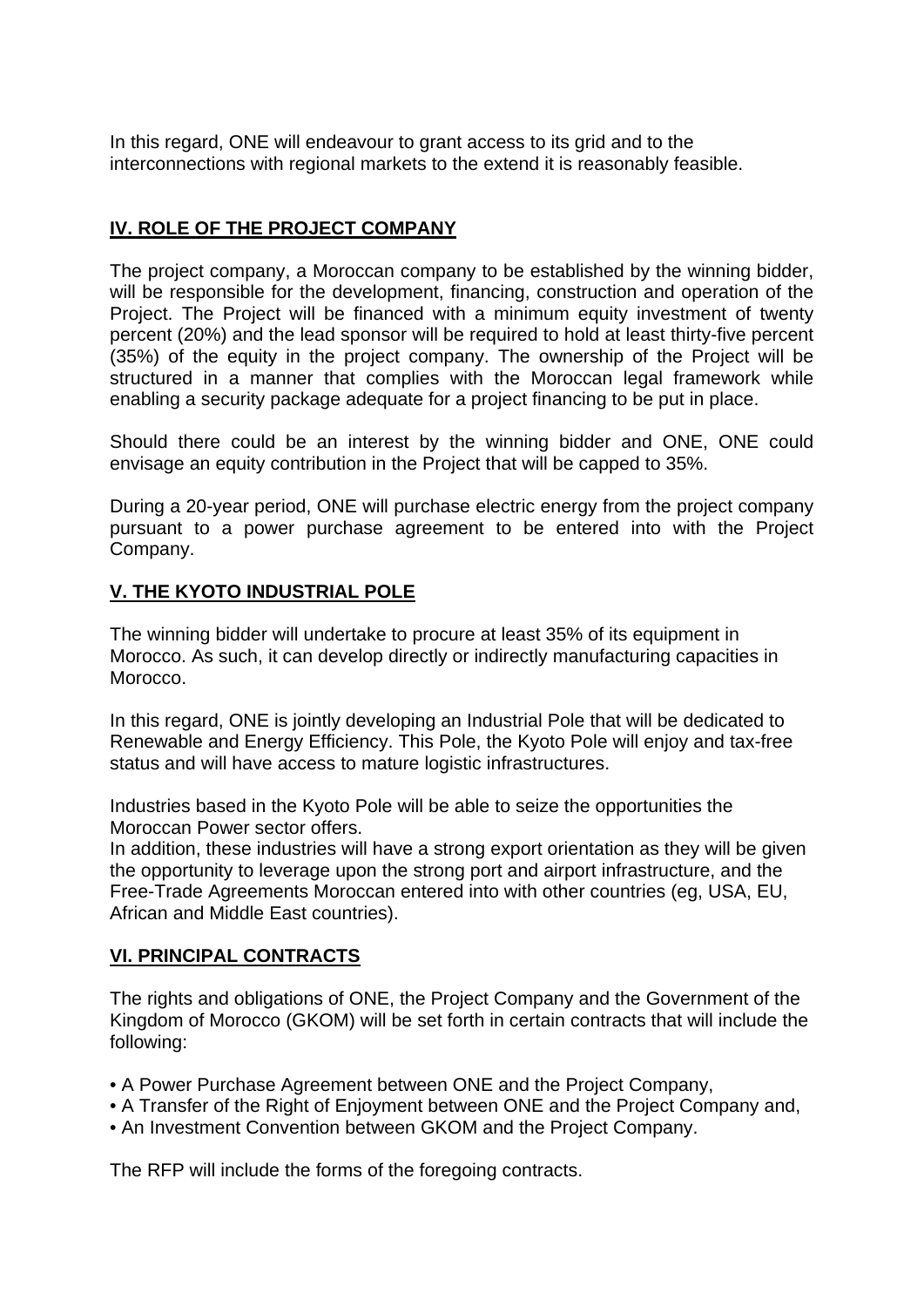All produced and delivered energy will be sold by the Project Company to ONE through an energy tariff under the PPA.

The RFP may provide for alternative bids where a portion of the Solar Plant's energy will not be governed by the PPA entered into with ONE, thus giving the Project the option to produce energy for export, using the existing transmission infrastructure in compliance with applicable Moroccan and UCTE regulations.

## **VII. PROJECT SCHEDULE**

The prequalification process will determine which companies (each an "Interested Company") and consortia (each an "Interested Consortium") that participate in this Prequalification process will be pre-qualified to submit proposals for the Project. ONE will prepare a list of Interested Companies and Interested Consortia that are prequalified based on the criteria set out in Section IX below.

### **The anticipated Project schedule is as follows:**

• Issuance of the RFP **CHACK COCT** October 2008.

During this phase of the Project, ONE will issue the RFP to the companies and consortia selected during the prequalification phase.

Only pre-qualified Interested Companies and Interested Consortia will be permitted to submit an offer.

Any change in a pre-qualified Interested Consortium or formation of a consortium by individually pre-qualified Interested Companies shall be made with ONE's prior approval.

The RFP will include more detailed specifications for the Project, the bidding rules and the forms of principal contracts.

| • Bid Submission:                      | February 2009.      |
|----------------------------------------|---------------------|
| • Selection of the Preferred Bidder:   | March 2009.         |
| • Finalization of Project Agreements : | May 2009.           |
| • Notice to Proceed :                  | <b>August 2009.</b> |
| • Commercial Operation :               | January 2010.       |

## **VIII. CONTENTS OF PREQUALIFICATION SUBMISSIONS**

The submissions must be in English or in French and prepared in accordance with this Section VIII.

Each Interested Company, or in the case of an Interested Consortium, at least one member who will have at least a twenty-five percent (25%) equity interest in the project company (a "Major Sponsor"), must demonstrate that it has the experience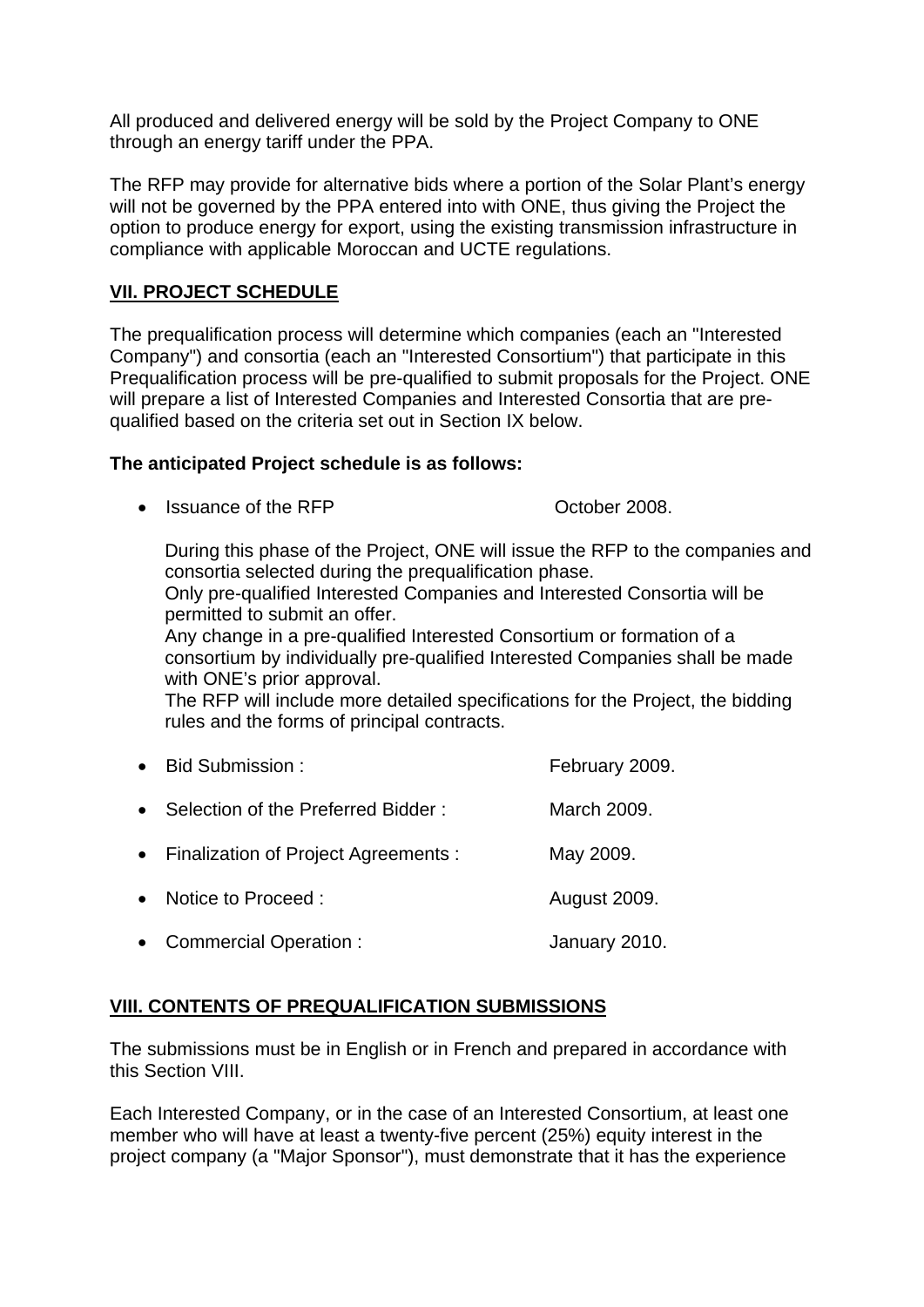required under Section IX below (for the avoidance of doubt, it is not a requirement that each criteria be satisfied by the same Major Sponsor).

This experience must have been obtained when the relevant Interested Company or member of the Interested Consortium was one of the two largest shareholders in the relevant project at the time of financial close for financing experience and IPP development experience or at the time of operation for IPP operating experience.

Where two members of an Interested Consortium have sponsored a project together in the past, such experience will be counted only once to avoid double counting of any projects presented as relevant experience, except with respect to question 5 of the Finance Raising Experience Criteria for which equity contributions made by two Major Sponsors on the same project may be aggregated, provided that those Major Sponsors were the two largest shareholders in the relevant project at the time of financial close.

#### **The Interested Companies or Interested Consortia seeking to pre-qualify must include the following information in their submissions:**

- 1. A letter of Expression of Interest that summarising (i) the key information contained in the various documents submitted and (ii) the information required under Section VIII and representing that the Interested Company or the members of the Interested Consortium, as the case may be, are interested in undertaking the Project and have the ability to do so within the schedule set out in Section VII above.
- 2. The identity of the Interested Company or the members of the Interested Consortium including organizational structure and members relationships. In the case of an Interested Consortium, one member should be identified as the lead sponsor. Please note that once an Interested Consortium is prequalified, any change in the ownership interests in the Interested Consortium or in the lead sponsor will require the approval of ONE in order for that Interested Consortium to remain prequalified. Please note that certain principal activities, e.g., the functions of an engineering, procurement and construction contractor, may be subcontracted to specialized companies.

A company may not, at the same time, be an Interested Company and be a member of an Interested Consortium, or be a member of two or more Interested Consortia. A company may not be an Interested Company or a member of an Interested Consortium if any other company which it controls, by which it is controlled, or with which it is under common control, is an Interested Company or a member of an Interested Consortium. An Interested Company may not, at the same time, submit a bid, whether individually or as part of an Interested Consortium (i) and be a subcontractor of one or more bidders (other than the Interested Consortium of which it is a member) or (ii) if another Company which it controls, by which it is controlled or with which it is under common control is a subcontractor of one or more other bidders (other than the Interested Consortium of which it is a member). If a company participates in the RFP as a subcontractor, it may participate in more than one bid, but only as a subcontractor.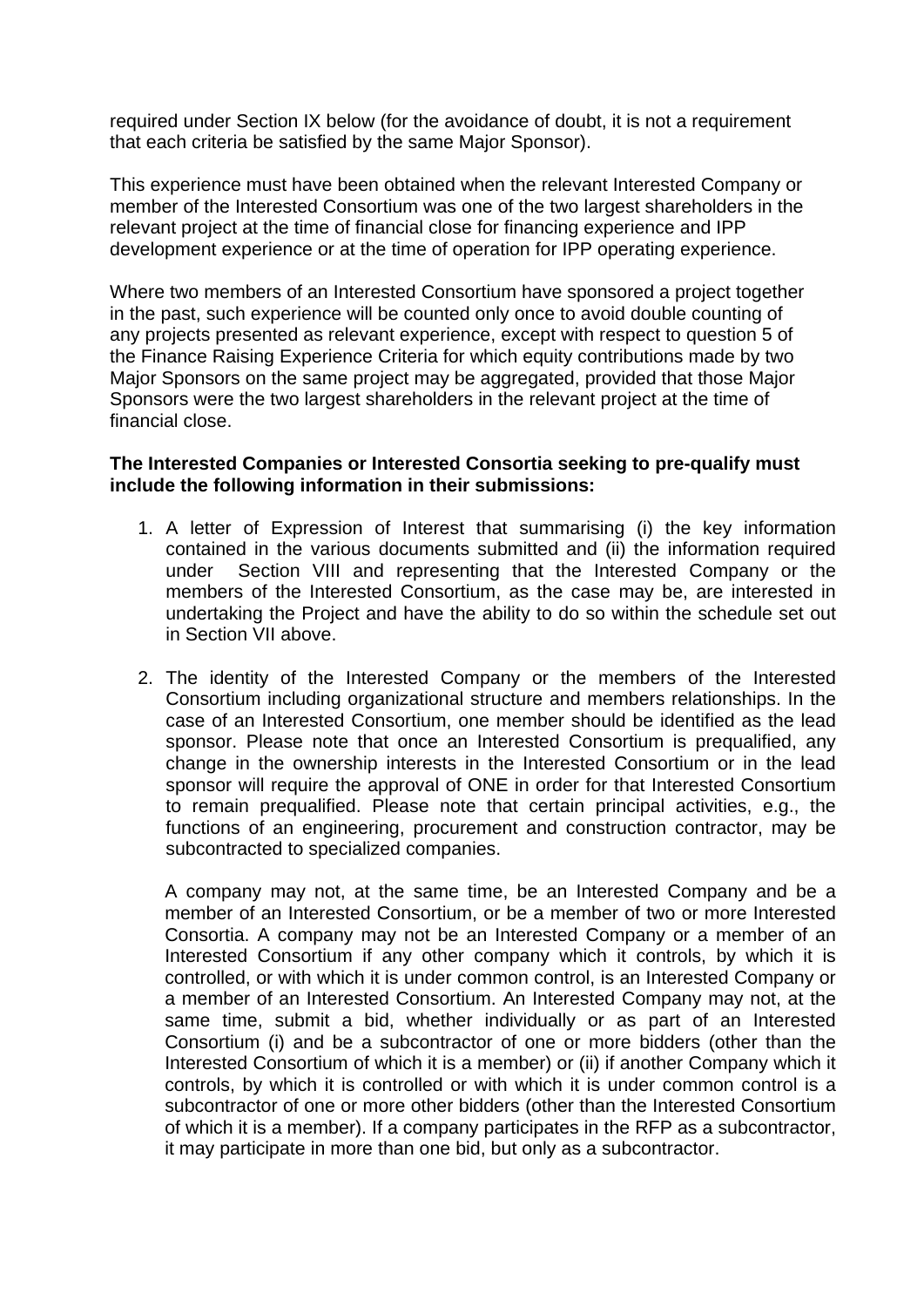3. A description of the experience for each Interested Company or each Major Sponsor of an Interested Consortium, as the case may be, identifying, development, construction and operation experience of solar projects.

For each reference, the following information will be specified:

i. the company's role in each project,

ii. the status of solar project under advanced development,iii. the construction stating date relating to each project,

iv. the completion date for each project,

v. the location of each project,

vi. the capacity for each individual PV or CSP in the Solar Power Project, vii. the equity interest of the Interested Company or Major Sponsor, and of the other sponsors of the project at financial close (expressed in percentages of the total) and

viii. the installed capacity for each individual project (development, full permitting, construction and operation).

- 4. Each interested company or consortia shall submit a preliminary non binding description of the bidder's proposed facility or facilities to be constructed and operated as part of the project. The description shall include:
	- Description of the solar technology to be used;
	- A preliminary description of equipment;
	- A preliminary general plant and site layout;
	- All other relevant plant and equipment information including brochures, drawings, photos;
- 5. A description of the procurement strategy envisaged for the Project showing how the Interested Company or the Major Sponsor of the Interested Consortium intends to procure a minimum of 35% of the value of its equipment in Morocco, and how the Interested Company or the Major Sponsor of the Interested Consortium intends develop directly or indirectly manufacturing capacities in Morocco.
- 6. A description of financing experience, for projects that have reached financial close in the last ten years, for each Interested Company or Major Sponsor of an Interested Consortium, as the case may be, setting out:

**a**. individual infrastructure projects (including electric power projects) for which at least US \$20,000,000 in limited recourse debt was raised where such debt had a minimum term of ten years, specifying, for each project:

i. the size of the loan, ii. the lenders involved, iii. the name of the project, iv. the type of project, v. the location of the project, vi. the date on which the project reached financial close and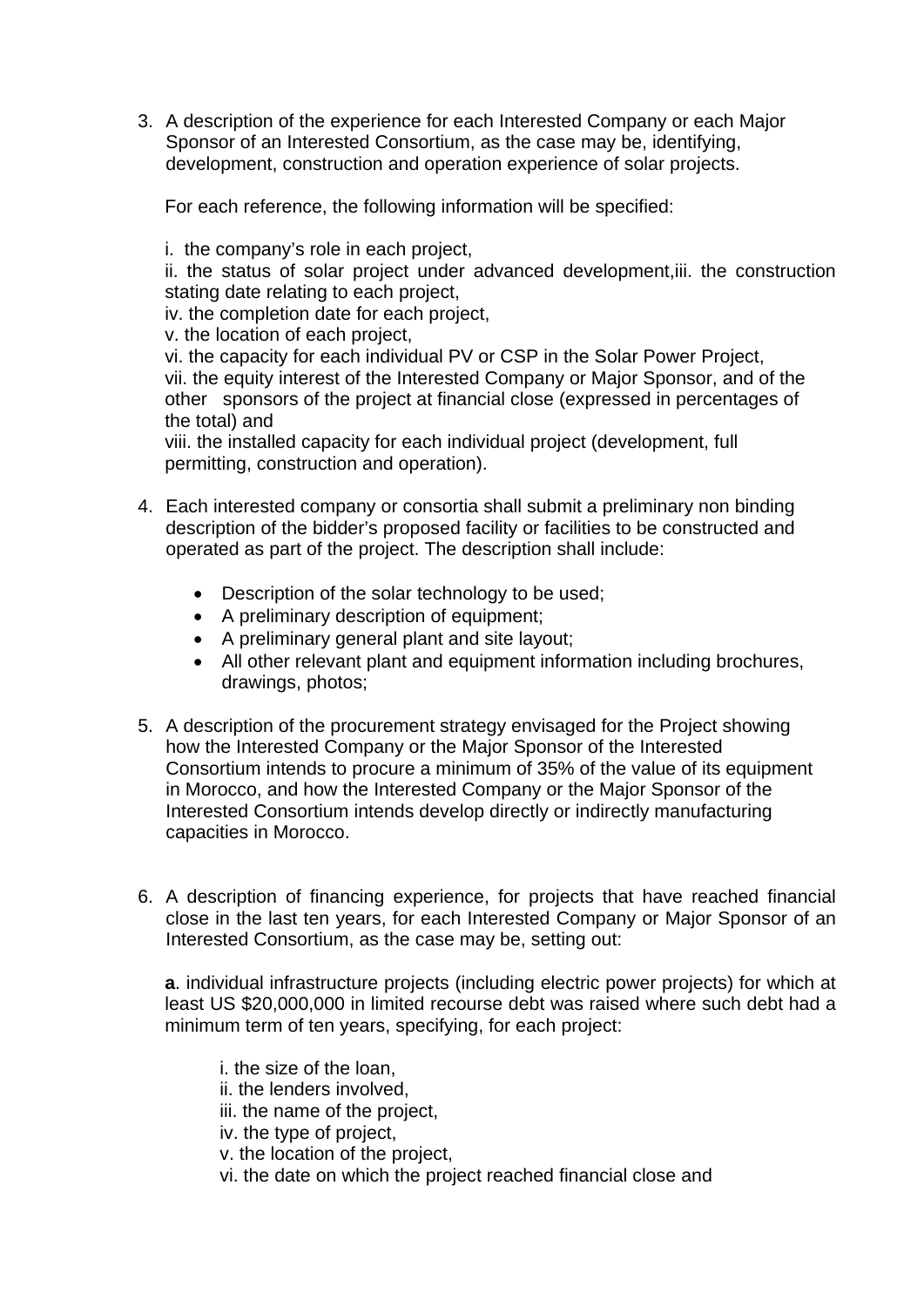vii. the equity interest of the Interested Company or Major Sponsor, and of the other sponsors of the project at financial close (expressed in percentages of the total).

**b**. the aggregate amount of limited recourse debt that has been raised for electric power projects (with supporting evidence);

**c**. individual electric power projects for which at least US \$20,000,000 in limited recourse debt was raised, specifying, for each:

i. the size of the loan, ii. the lenders involved, iii. the name of the project, iv. the type of project, v. the location of the project, vi. the date on which the project reached financial close and vii. the equity interest of the Interested Company or Major Sponsor, and of the other sponsors of the project at financial close (expressed in percentages of the total).

**d**. individual infrastructure projects (including electric power projects) for which at least US \$5,000,000 in equity was contributed, specifying, for each:

i. the equity contributed amount, ii. the amount of equity contributed by other sponsors, iii. the name of the project, iv. the type of project, v. the location of the project, vi. the date on which the project reached financial close and vii. the equity interest of the Interested Company or Major Sponsor, and of the other sponsors of the project at financial close (expressed in percentages of the total).

**e**. the aggregate amount of equity that has been contributed for electric power projects (with supporting evidence).

## **IX. DETERMINATION OF PRE-QUALIFIED PARTIES**

In order to pre-qualify, companies or consortia shall meet the minimum criteria for prequalification set out below:

#### **Development, Permitting, Construction and Operation Experience (25 points)**

1. During the last ten years, the Interested Company or a Major Sponsor in the Interested Consortium has managed the development, the permitting, the construction and the operation of solar plant projects, providing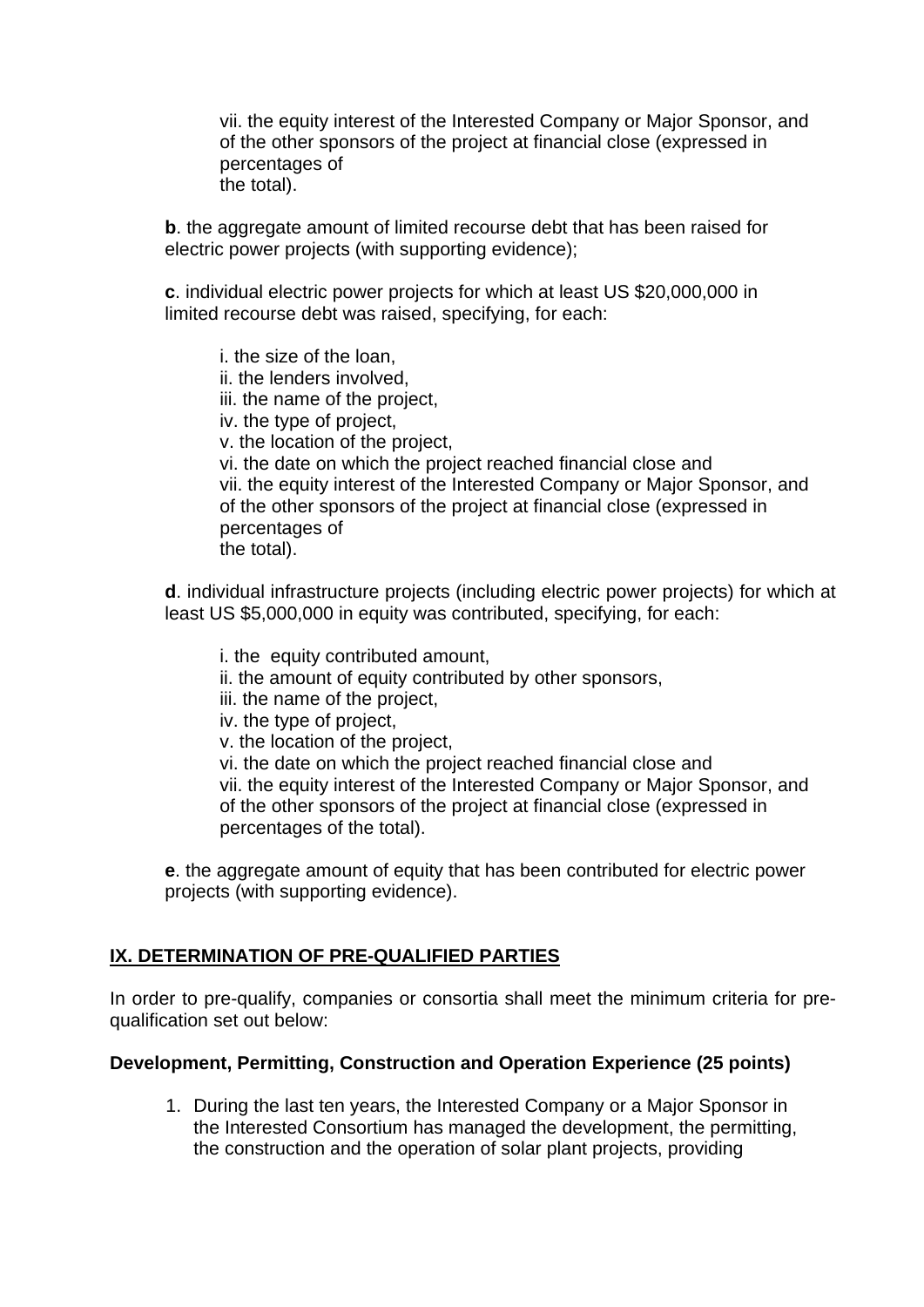electricity to an operating commercial utility grid and with a total installed capacity (TIC):

| $-1$ MW $<$ TIC $<$ 5 MW   | 2 pts  |
|----------------------------|--------|
| $-5$ MW $<$ TIC $<$ 10 MW  | 5 pts  |
| $-10$ MW $<$ TIC $<$ 20 MW | 10 pts |
| $- TIC > 20 MW$            | 15 pts |

At least one of the referenced solar power plants must still be in operation and have a demonstrated record, readily available for inspection, of successful performance over the past year.

2. During the last ten years, the Interested Company or a Major Sponsor in the Interested Consortium has managed the development, the permitting, the construction and the operation of electric power projects with a total installed capacity (TIC):

| - 10 MW < TIC < 50 MW   | 2 pts  |
|-------------------------|--------|
| - 50 MW < TIC < 100 MW  | 4 pts  |
| - 100 MW < TIC < 200 MW | 6 pts  |
| - TIC > 200 MW          | 10 pts |

### **IPP Construction and Operation Experience (15 points)**

During the last ten years, the Interested Company or a Major Sponsor in the Interested Consortium has managed the construction and the operation of IPP electric power projects:

| - 1 to 3 projects       | 5 pts  |
|-------------------------|--------|
| - 4 to 10 projects      | 10 pts |
| - more than 10 projects | 15 pts |

#### **Procurement strategy, Moroccan components (30 points)**

What is the value of equipments "V" (expressed in percentage of the total) procured from Morocco:

| $-35\% < V < 45\%$ | 10 pts |
|--------------------|--------|
| - 45% < V < 55%    | 20 pts |
| - V > 55%          | 30 pts |

#### **Finance Raising Experience Evaluation Criteria (30 points)**

1. What is the number of infrastructure projects that have reached financial close in the last ten years and for which at least US \$20,000,000 in limited recourse debt was raised by the Interested Company or a Major Sponsor in the Interested **Consortium** 

Two points per project (max : 6 points)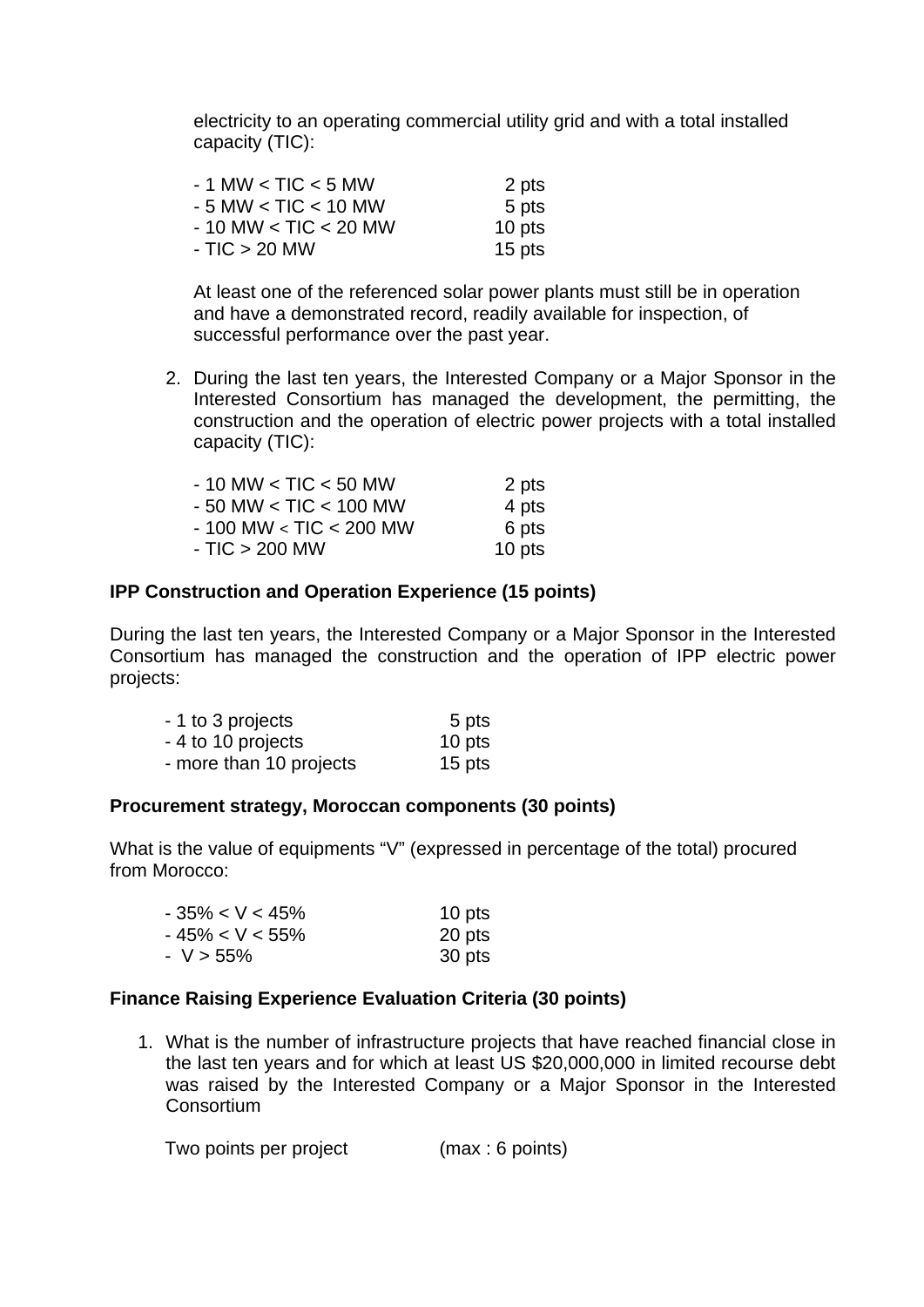2. What is the total limited recourse Debt (D) for electric power projects that have reached financial close in the last ten years and that has been raised by the Interested Company or Major Sponsors in the Interested Consortium

| - US \$20,000,000 < D < US \$50,000,000  | 2 pts |
|------------------------------------------|-------|
| - US \$50,000,000 < D < US \$100,000,000 | 4 pts |
| $-D > US $100,000,000$                   | 6 pts |

3. What is the number of electric power projects that have reached financial close in the last ten years and for which at least US \$20,000,000 in limited recourse debt was raised by the Interested Company or a Major Sponsor in the Interested **Consortium** 

Two points per project (max: 6 points)

4. What is the number of infrastructure projects that have reached financial close in the last ten years and to which the Interested Company or a Major Sponsor in the Interested Consortium has contributed at least US \$5,000,000 in equity

Two points per project (max: 6 points)

5. What is the total equity (E) contribution of the Interest Company or Major Sponsors or the Interested Consortium to electric power projects that have reached financial close in the last ten years

| - US \$5,000,000 < E < US \$10,000,000  | 2 pts |
|-----------------------------------------|-------|
| - US \$10,000,000 < E < US \$30,000,000 | 4 pts |
| - E > US \$30,000,00                    | 6 pts |

For the avoidance of doubt, the experience of all the Major Sponsors can be aggregated, provided it was acquired as one of the two largest shareholders of a project.

#### **Important notice:**

Interested Companies and Interested Consortia that do not meet one of the minimum criteria set out in this Section are nevertheless encouraged to submit an Expression of Interest and Request for Prequalification. ONE may decide, in its sole discretion, to prequalify some or all of such Interested Companies or Interested Consortia on a conditional basis until such Interested Companies or Interested Consortia meet the minimum criteria (including through the formation of consortia or the addition of new members to existing consortia) and, where justified in ONE's sole discretion, to waive certain minimum criteria.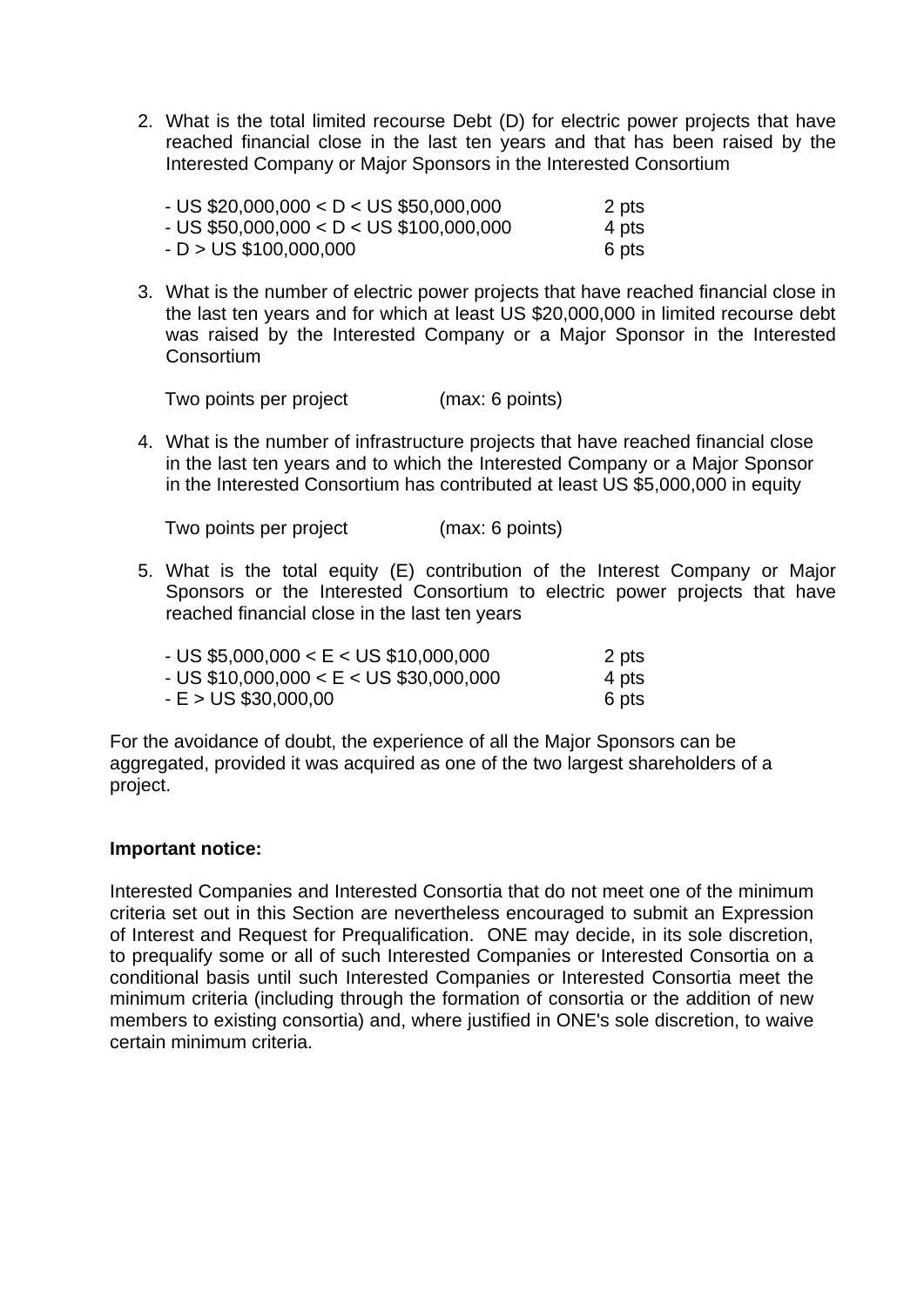## **X. SUBMISSIONS OF EXPRESSIONS OF INTEREST**

One original and three copies of the documents constituting an Expression of Interest and Request for Prequalification, as well as a disk containing electronic copies of such documents in PDF searchable format, must be delivered to "Office National de l'Electricite" by **July 21 st 2008** at 09:00 AM (Moroccan time), to the following address:

#### **OFFICE NATIONAL DE L'ELECTRICITE POLE DEVELOPPEMENT Bureau de dépôt des offres 65, Rue Othman Ben Affan B.P. no 13 498 20000 - Casablanca, Morocco.**

The original documents should be delivered in a sealed envelope marked "original". Each copy should be delivered in a sealed envelope marked "copy". The disk should be delivered in a sealed envelope marked "disk". Each envelope should have the following on the front:

#### **BOUJDOUR 5 TO 10 MW SOLAR IPP INVITATION FOR THE EXPRESSION OF INTEREST AND PREQUALIFICATION OF COMPANIES AND CONSORTIA N° SP 40291**

## **XI. GENERAL CONDITIONS**

The prequalification submissions made in response to this invitation will be assessed by ONE's Evaluation Committee which may request meetings with submitting companies and consortia to discuss certain aspects of their submissions and to request additional information, if necessary.

ONE reserves the right, in its sole discretion and at any time, to modify any portion of this invitation, to refuse to accept submissions or offers before or after the issuance of a list of prequalified companies and consortia or to cancel this invitation. Neither ONE nor GKOM nor any of their officers, employees, agents or advisors will be liable or responsible to any person for any cost or expense incurred in responding to this invitation.

Nothing herein is or shall be deemed to be a representation or warranty by ONE, GKOM or any of their respective officers, employees, agents or advisers as to the accuracy, reliability or completeness of the information contained herein or otherwise provided in connection with this invitation, whether orally or in writing. No contract is being entered into by virtue of anything contained in or provided in connection with this invitation.

ONE will attempt to respond to all questions regarding this Invitation for Prequalification N° SP 40291, without prejudice, but is under no obligation to do so or otherwise correct or amend any information contained herein. Please address all questions to: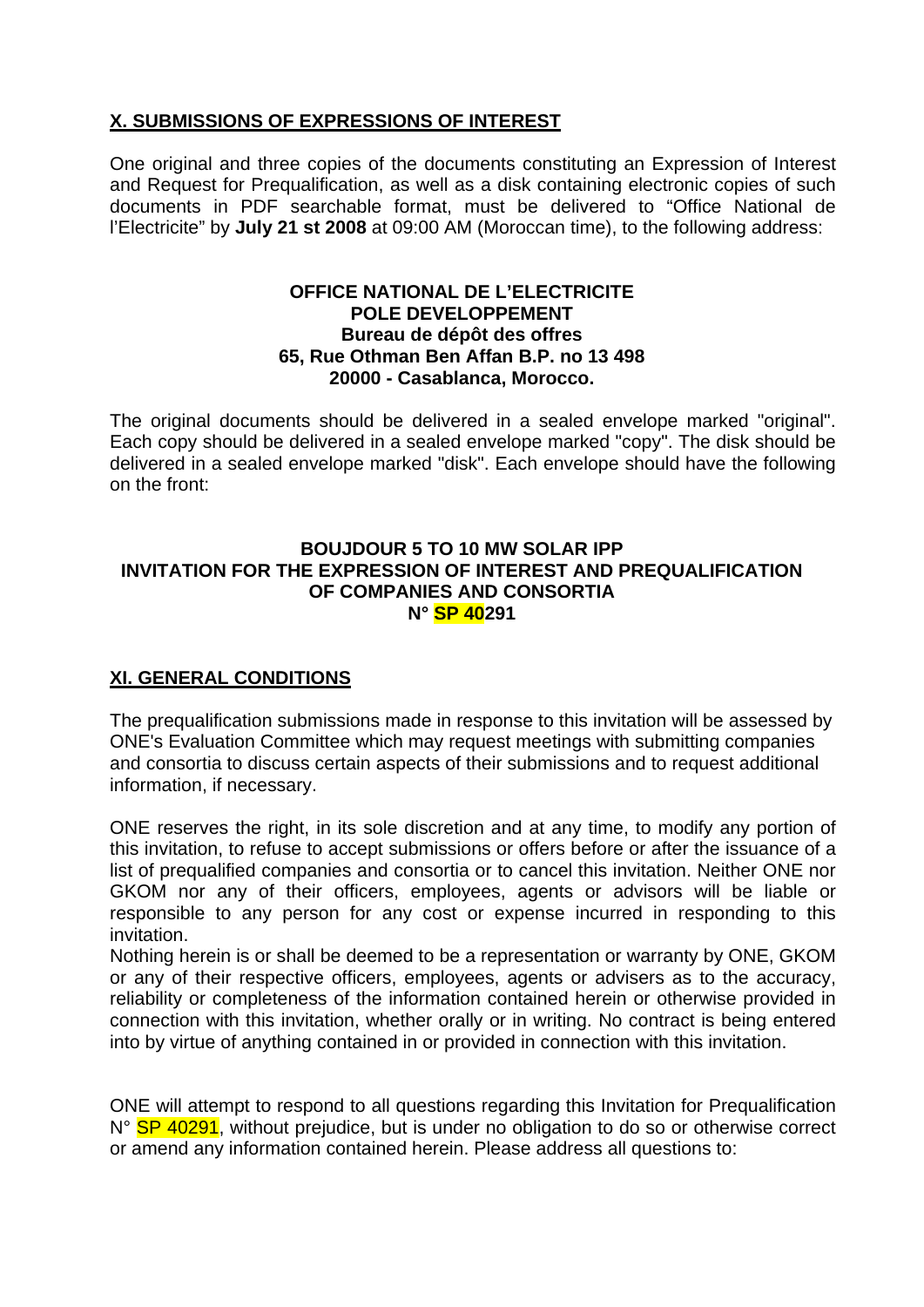#### **OFFICE NATIONAL DE L'ELECTRICITE POLE DEVELOPPEMENT DIRECTION ENVIRONNEMENT ET RENOUVELABLES 65, Rue Othman Ben Affan - 20 000 - Casablanca Maroc. Fax +212 22 66 80 17 E-mail : ChouroukGeneration@one.org.ma**